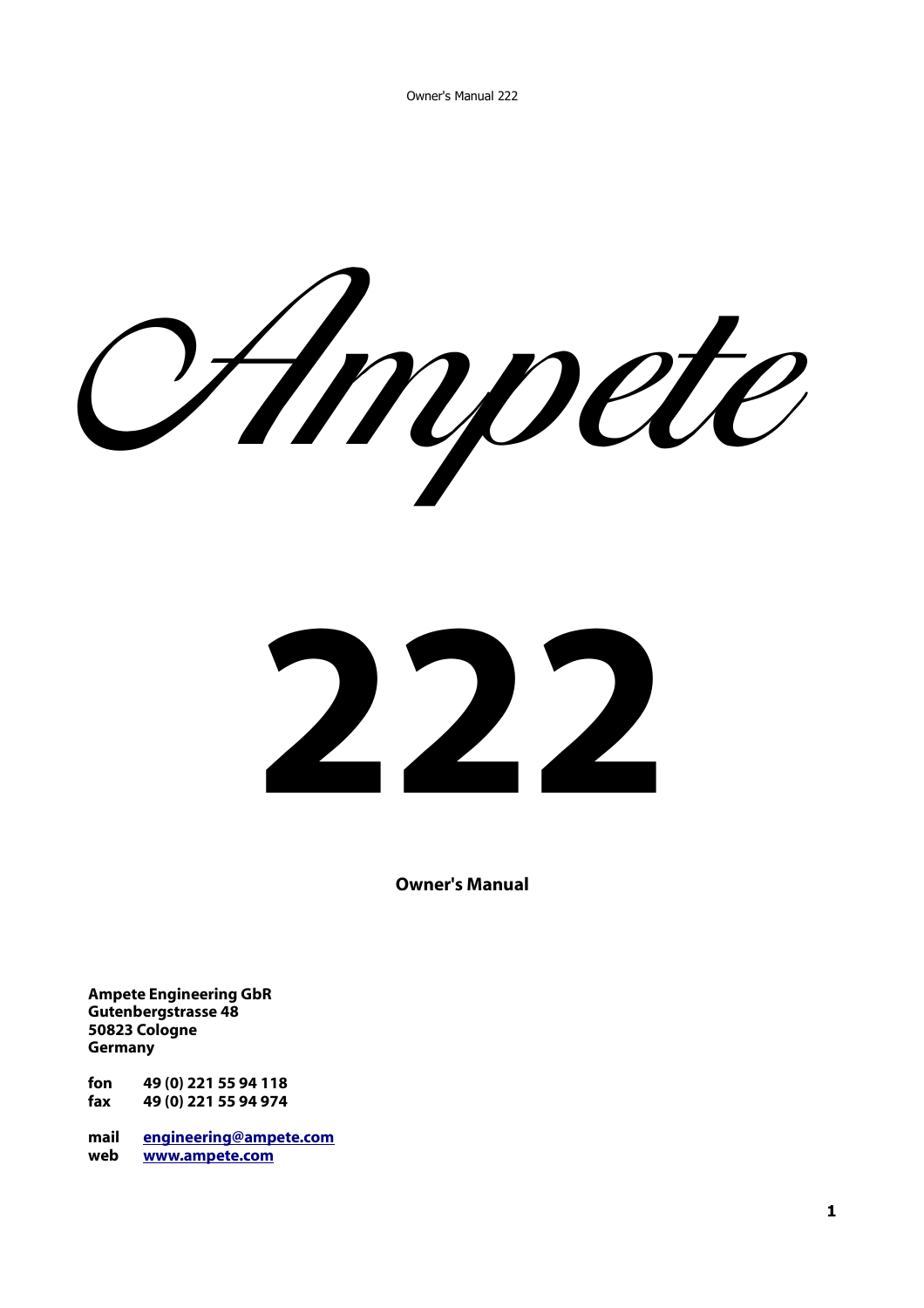Owner's Manual 222

\_<br><u>CAmpete</u>

**Ampete Engineering GbR, January 2015 Ampete is a registered trademark copyright 2015, all rights reserved**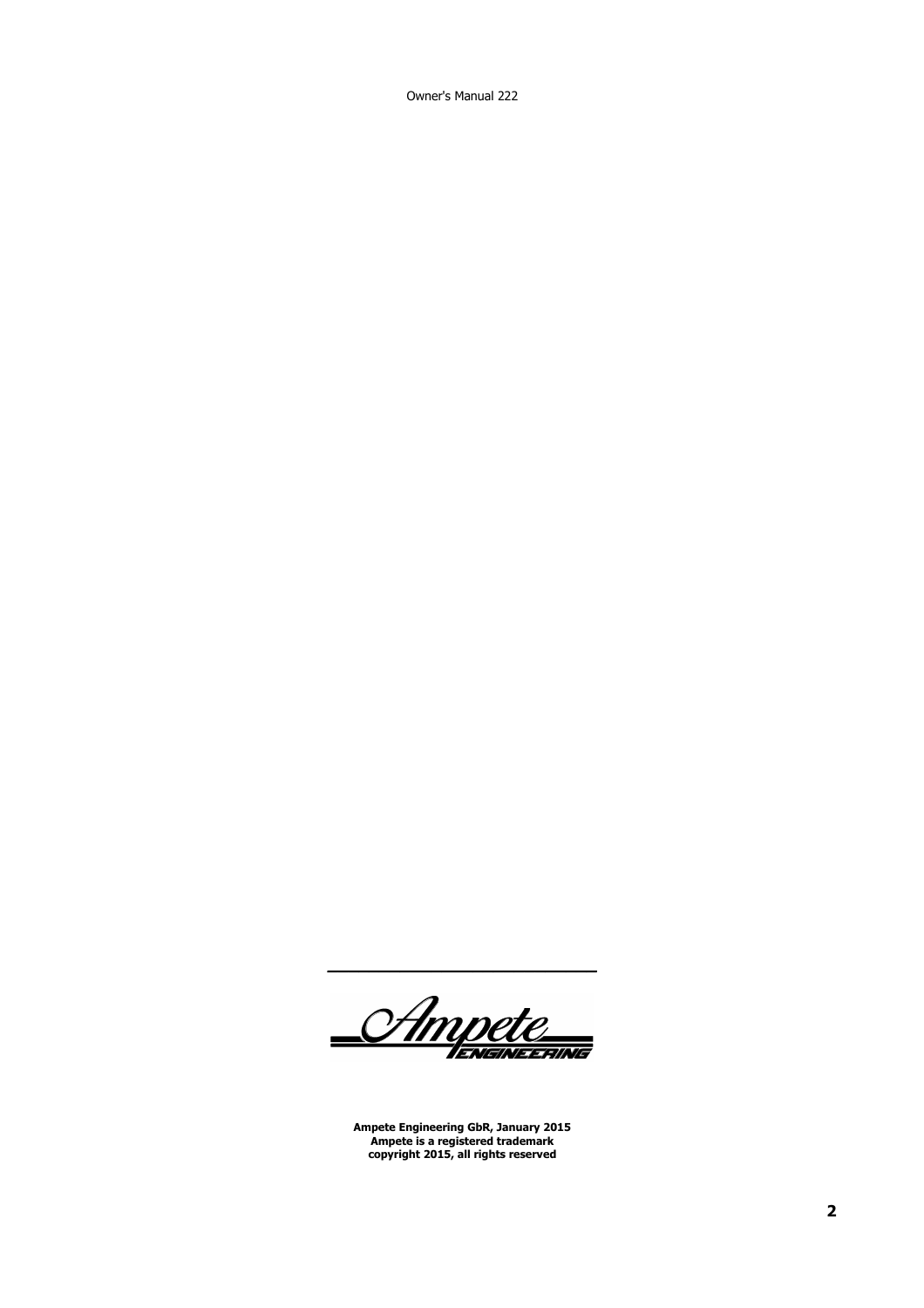### **We all...**

... produce electronic waste! It's just a matter of time!

We here at Ampete Engineering are not only consumers, like you yourselves, but also engineers of electronic products that we want to place into a modern world. Here it looks at first glance that everything has been invented already. But demands are getting more refined and specific by the day and as in the economics, the sports- or even spiritual world, performance, utility and consistency depend on small changes and nuances in improvements. In other words we are supposed to get better every day. This is not a one way street, it's a huge responsibility in the other hands!

For us it means more than wanting a slice of the pie. It means to review every single product we design for its added values, to anticipate the circumstance you put it into in order to , simply' be able to maintain it everywhere it has been sold to.

Today our whole life is determined by electronics, at home, on the road, at work or vacation, in supermarkets, concert arenas or even in natural resorts.

Today in general electronics aren`t built any longer to last! They`re cheap.

For people from the 70ies like us it is a turning point. We grew up in a world where an electronic device is nothing short of a masterpiece. Today 90% of electronic applications are manufactured by using robots or exploitation in countries where `global players` celebrate the abolition of workers protection and minimum salaries. But it doesn't end there.

After an expected life cycle, more or less short, the cheap electronic waste is gonna be 'disposed' of. Dispose might suggest that components like housing, metal and synthetics will be recycled to find their way back into a product. But of course often this is not how it is done!

If you ever heard of 'toxic city' (and I don't mean the fantastic album of a great band) you probably know what we speaking of.

It might surprise you to read this in a manual for an electronic device.

We want to make sure you understand that by purchasing an Ampete Engineering Product you will get a device in which we put all our passion, belief and knowledge and that you get a product in the tradition of many great people before us, for whom electronics were and still are wonderful masterpieces. But you also purchased a little piece of responsibility. Maintain your Ampete Engineering Product – we will be here to support you, we built this to survive… possibly even us.

In case you should be faced with any issue on any day at any place somewhere in the world, we are here as you would expect us to be.

This is not a promise, it is our view of life.

Thanks for letting us be a part in enabling your musical world.

Yours sincerely,

Ampete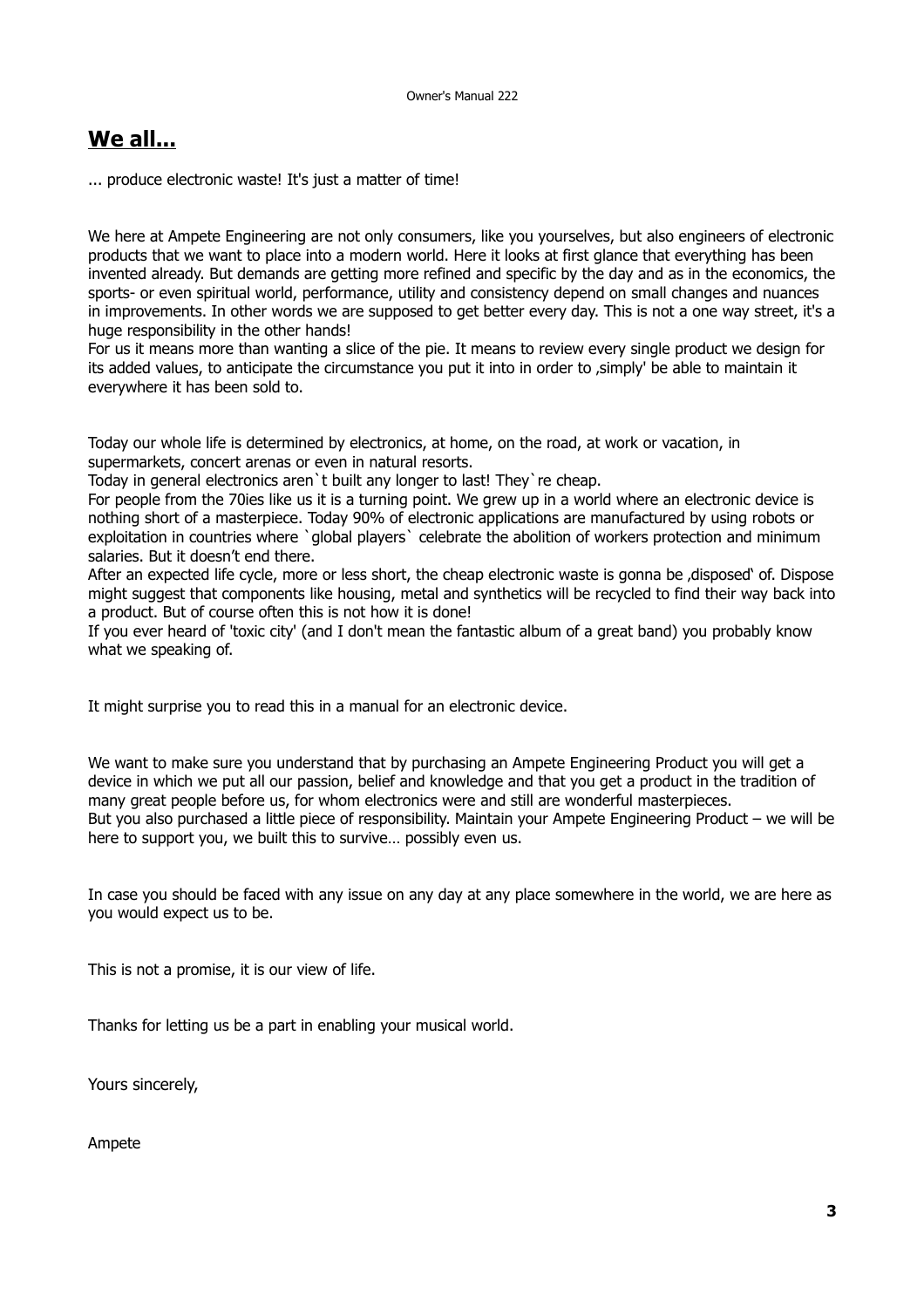# **Table of Contents**

| detailed hook up of amps without FX-Loop 11                         |  |  |  |
|---------------------------------------------------------------------|--|--|--|
| Selecting Amplifiers and Cabinets / Switching rules & protection 12 |  |  |  |
| Controlling the 222 via MIDI                                        |  |  |  |
|                                                                     |  |  |  |
|                                                                     |  |  |  |
|                                                                     |  |  |  |
|                                                                     |  |  |  |
|                                                                     |  |  |  |
|                                                                     |  |  |  |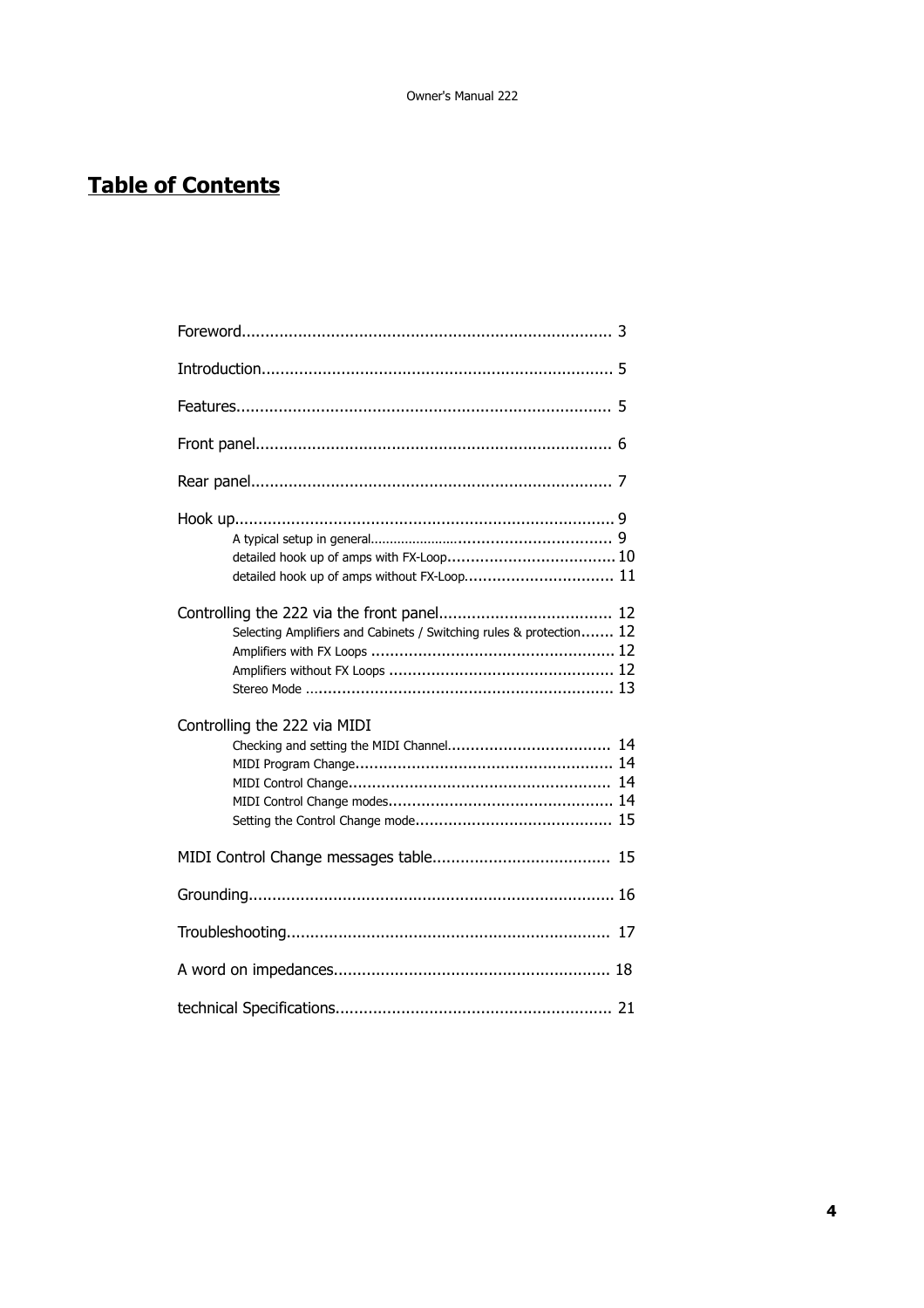## **Introduction**

The 222 is designed to combine guitar amplifiers, guitar cabinets and guitar effects! Where our bigger model 444 is for the very few Pros amongst us, the 222 is designed for all of us who have to carry their equipment by themselves. And to be honest, who ain't one of those?

The 222 is made for all those guitarists, who don't want to relinquish the huge differences of speakers and cabinets. What is a Deluxe Reverbs Clean without an open back, a heavy crunch of a 2203 without a 4x12. Or imagine to be able to switch between Greenbacks and Vintage 30... or simply combine them.

Another simple lineup could be a 4x12 speaker cabinet driven as two 2x12 units from two amplifiers. Maybe loaded with two different speakers...

Well, you notice the 222 gives you many options. We just want to give you some ideas and the knowledge of how to do it, but we are sure you'll find many more combinations than we can imagine.

Let us know and send us a picture showing you and your lineup. We're looking forward hearing from you!

### **Features**

- 2 amplifiers selectable
- one or both speaker cabinets selectable to any amp
- FX-Loops from both amplifiers assignable to one common FX Loop
- Stereo mode for using both amps and both cabinets at a time
- buffered and unbuffered inputs
- feed thru jacks for easy wiring in the rack
- amplifier and cabinet selection without loss in sound, dynamics or noise
- no switching noises
- no switching latency
- protection circuits to prevent amplifiers from damage
- midi controllable via program change or control change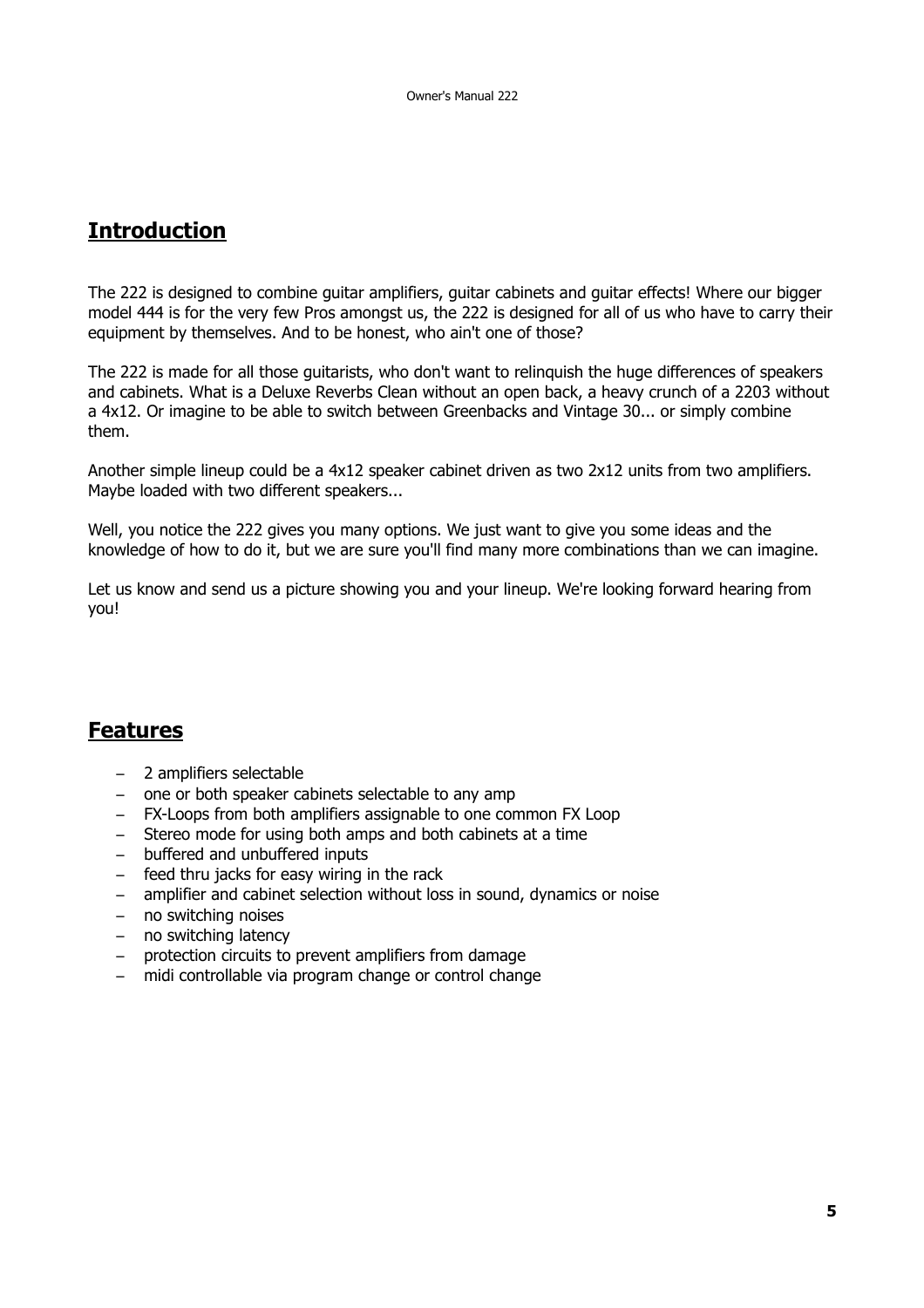

### **Front Panel**

- 1. **FEED THRU:** Jack for an ungrounded direct signal connection from/to the backpanel FEED THRU. Use it for connecting tuners, wireless systems or any connection you need from back to front without using long cable connections.
- 2. **BUFFER IN:** Front Panel instrument input, which routes the instrument signal to your connected amplifier inputs via a high to low impedance buffer, for keeping signal clean and noiseless without coloring it.
- 3. **AMPS 1-2:** Select one of two possible connected amplifiers by pushing the corresponding illuminated switch. The other amplifier is connected to an internal load to prevent it from any damage. Input signal is only routed to the selected amplifier.
- 4. **CABS 1-2:** Select up to two cabinets at the same time by pushing the corresponding illuminated switch.
- 5. **FX LOOPS 1-2 ON/OFF:** Switches the FX Loop Send/Return jacks of the corresponding amplifier to the FX In and FX Out jacks to share one FX unit or FX rig with both amplifiers. That way spillover effects from reverb or delay effects are possible between the different amplifiers. Please be aware to set the send and return levels of the connected amplifiers equally to avoid changes in volume.
- 6. **MIDI CHANNEL/CC MODE:** Displays and selects the Midi Channel when pressed short. Toggles the Control Change mode when pressed long. See "Controlling via MIDI" for more informations about the MIDI Control Change Modes
- 7. **SAVE/STEREO MODE:** When pressed short this switch saves the current state of the 222 to the previously selected Program Change preset. When pressed long, the "Stereo Mode" is toggled on or off.
- 8. **Display:** Gives informations about the selected Program Change preset, Midi Channel, or Control Change mode.
- 9. **Power On/Off:** I bet you know what this is for...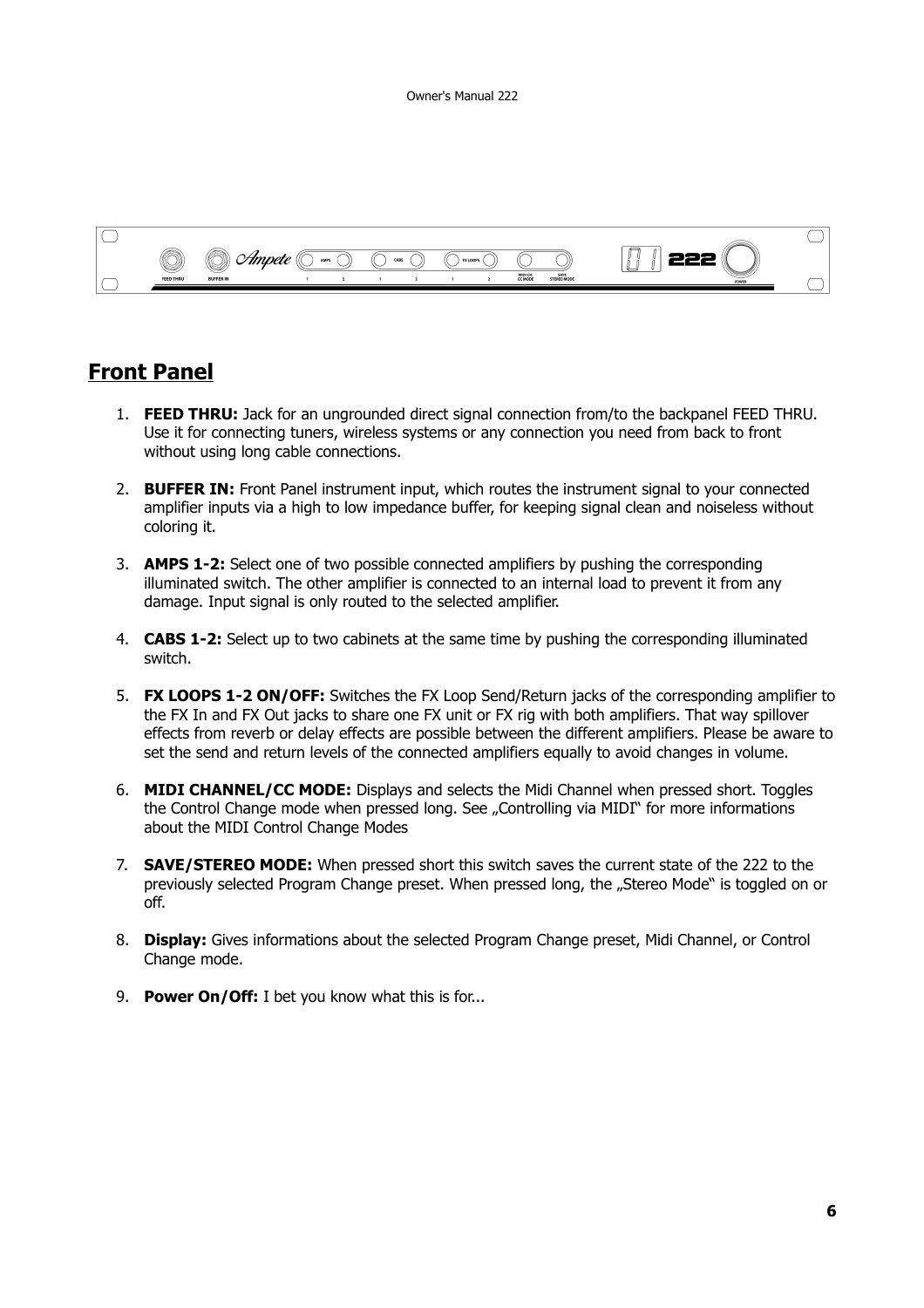

### **Rear Panel**

- 1. **DC In Jack:** Connect a 18-24V, 0.6A DC power supply for powering the 222. The power supply included in delivery is verified for best performance and can be used in most countries providing 90VAC to 240 VAC line voltage.
- 2. **GROUND LIFT:** Controls whether the 222's audio ground is connected to the metal chassis or not. The chassis is grounded when the switch is in the 'Out' position. Note that the DC power supply does not provide a connection to earth conductor. Therefore you might only expericence any difference in the ground lift setting when using the 222 in a rack together with other equipment providing the earth connection via its metal chassis.
- 3. **MIDI THRU:** If you have several MIDI devices in your setup, connect the MIDI Thru with the MIDI In of the following device.
- 4. **MIDI IN:** Connect a MIDI pedal or any other MIDI device, to control the 222 via Program Change or Control Change messages.
- 5. **SPEAKER CABINETS 1-2:** Connect your speaker cabinets here. No matter which cabinets you choose, from 1x12" to 4x12" with every impedance everything is possible, but consider not to exceed the power handling of the speaker cabinet to avoid any damage to the speakers and/or the amplifier. Use speaker cables only!
- 6. **AMP OUTPUTS 1:** Connect the loudspeaker/cabinet/amp output of amplifier 1 here. This is **NOT** an independent output but it corresponds to the number of the AMP INPUT 1 and the AMP1 SEND and RETURN jacks of the 222. Use speaker cables only!
- 7. **AMP OUTPUTS 2:** use like AMP OUTPUTS 1 for your second amplifier.
- 8. **AMP1 SEND:** Connect the FX Loop Send/preamp out/line out of Amplifier 1 to the AMP 1 SEND jack of the 222. Please be aware that this is not an independent loop but the corresponding FX loop of the amplifier you drive with the AMP INPUT 1 and AMP OUTPUT 1 jacks of the 222!
- 9. **AMP1 RETURN:** Connect the FX Loop Return/power amp in/line in of Amplifier 1 to the AMP 1 RETURN of the 222. Like before mentioned, this is not an independent loop but the corresponding FX loop of the amplifier you drive with the AMP INPUT 1 and AMP OUTPUT 1 jacks of the 222!
- 10. **AMP2 SEND and AMP2 Return:** Proceed like described under point 8 and 9.
- 11. **FX IN:** Connect the FX IN jack of the 222 to the input of your effect, whether it is a single unit like a delay pedal, a chain of pedals or rack units or another audio looper. This is exactly like you would connect it to your amp's FX Loop Send. When switching between amps on the 222, it automatically switches your effects to the currently selected amp.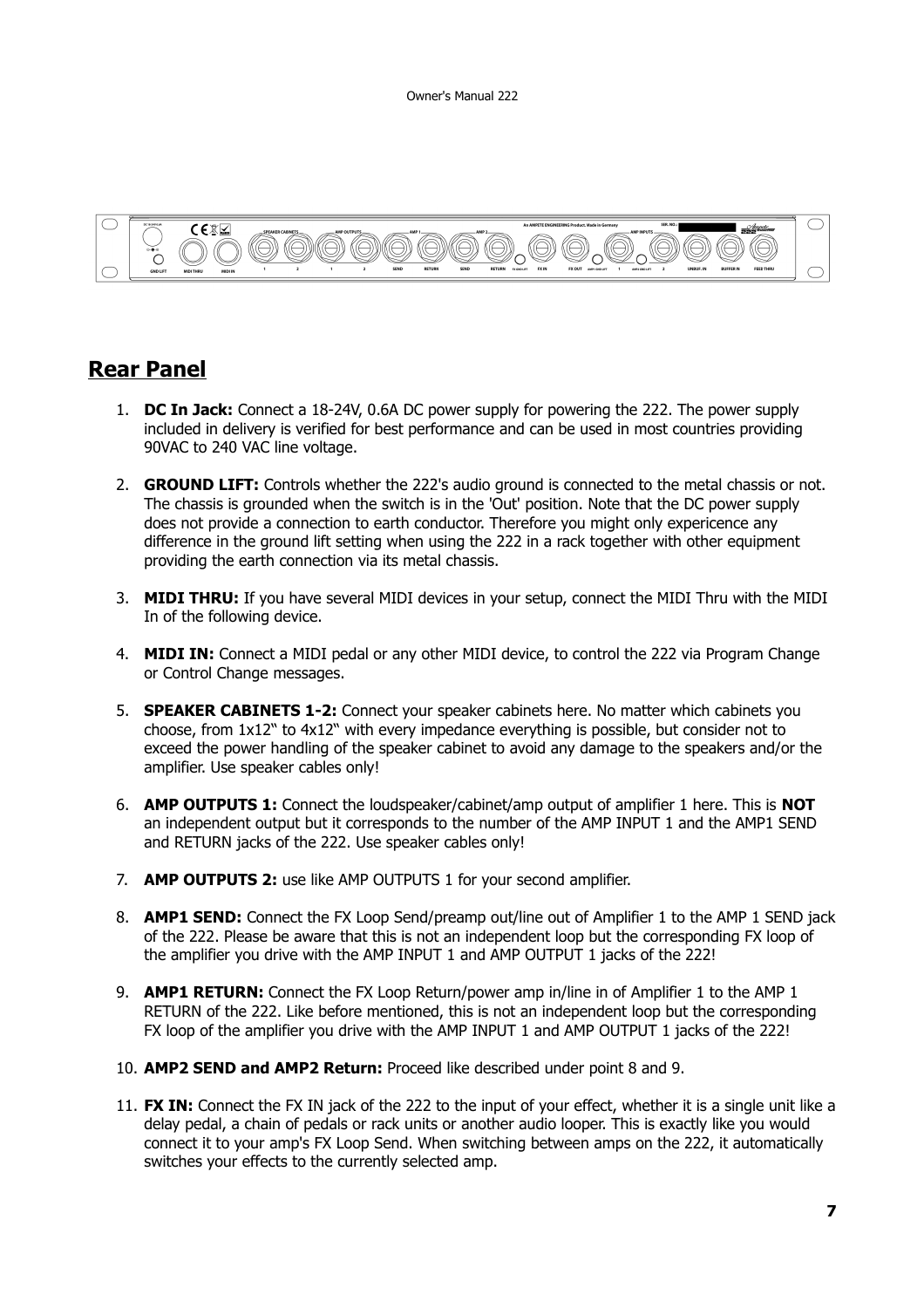

- 12. **FX OUT:** Connect the FX OUT jack of the 222 to the Output of your effect, whether it is a single unit like a delay pedal, a chain of pedals or rack units or another audio looper. This is exactly like you would connect it to your amp's FX Loop Return. When switching between amps on the 222, it automatically switches your effects to the currently selected amp.
- 13. **FX LOOP GND LIFT:** The FX LOOP GND LIFT lets you suppress possible pops when switching between 2 amps using spillover effects like long delays or reverbs. This is most often caused by a static voltage growing to a non grounded electronic signal path or switching between one audio ground to another. In almost any case that switch will solve the issue
- 14. **AMP INPUTS 1-2:** Connect the instrument inputs of your amps here. This is the most sensitive connection setting up the 222, make sure to use high quality instrument cables.
- 15. **AMP1-2 GND LIFT:** When this switch is set "In", it lifts the ground connection between the audio ground of the 222 and the audio ground of the corresponding amplifier. This should be the default setting. If you experience any hum in your setup, you can try to achieve better results by grouding one of the two amps by setting its GND LIFT switch "OUT".
- 16. **UNBUFFERED IN:** Input between the BUFFER IN and AMP INPUTS. This input bypasses the buffer, when it is used, the BUFFER IN jacks are disconnected. We recommend this input when using preceded buffer units or preamps.
- 17. **BUFFER IN:** Use BUFFER IN to drive the AMP INPUTS of the 222. Same as BUFFER IN at the front side, but disconnected when front panels BUFFER IN is in use.
- 18. **FEED THRU:** Direct ungrounded signal connection to the front panel FEED THRU jack only to simplify the rack wiring.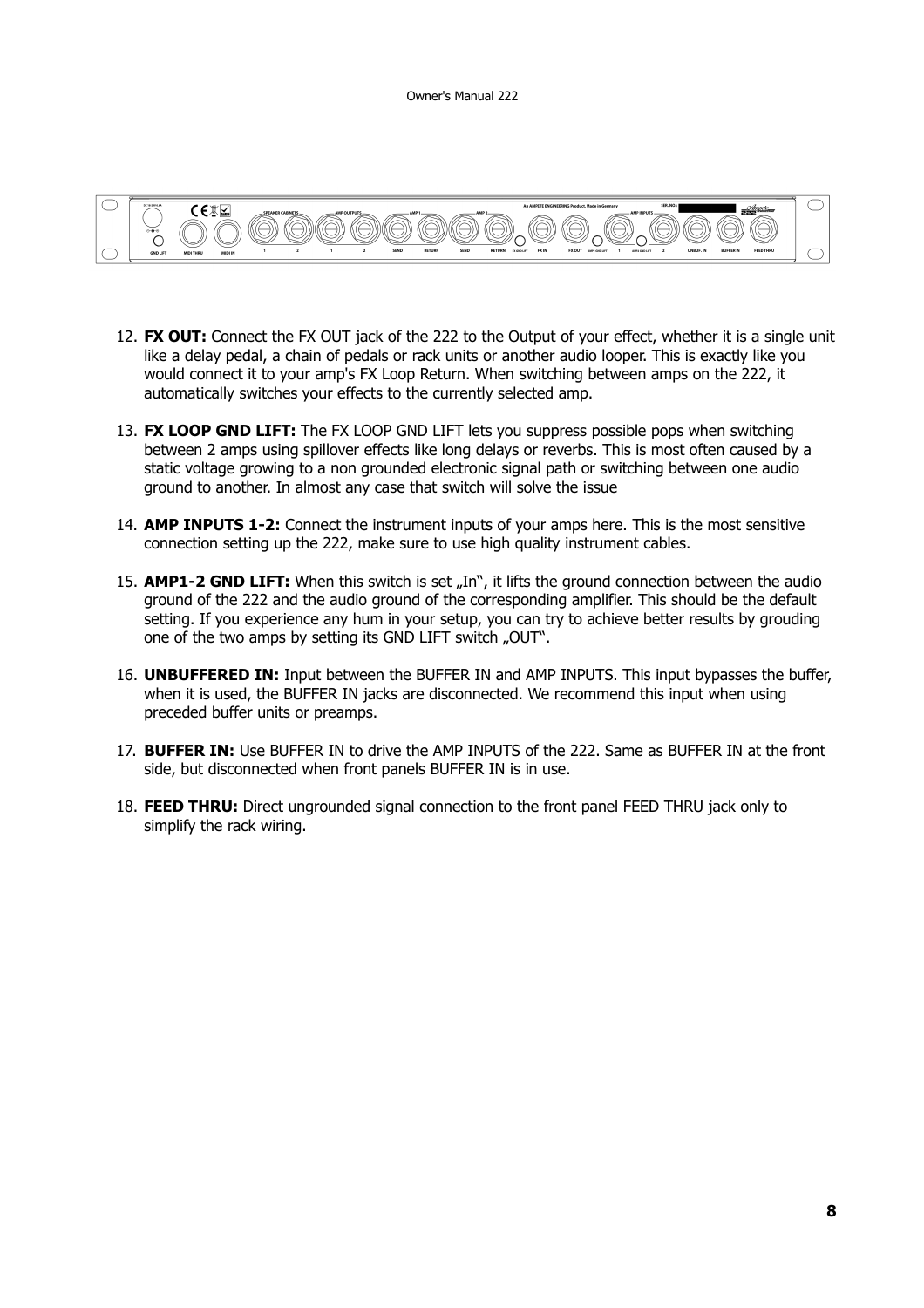### **A Typical Setup**

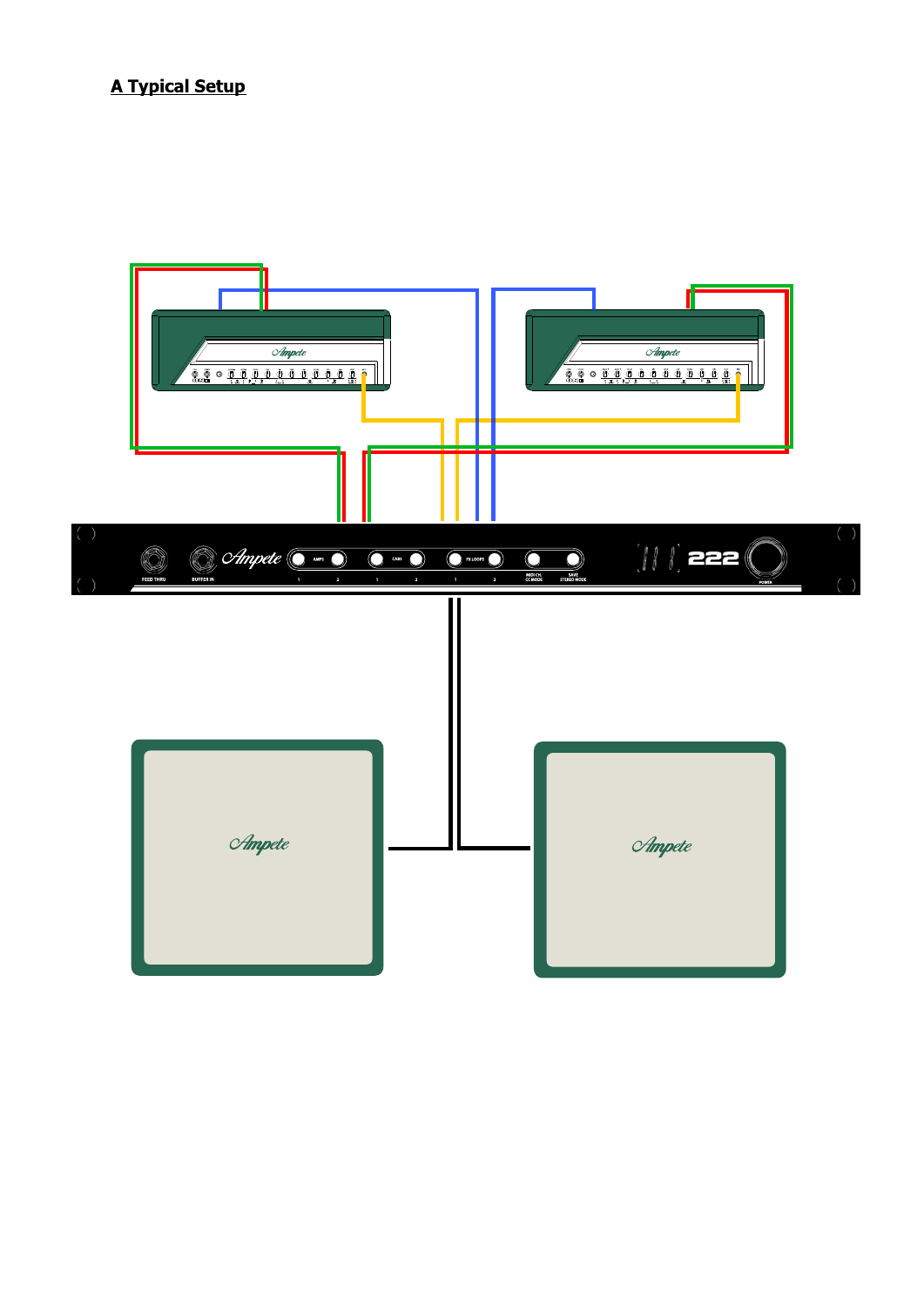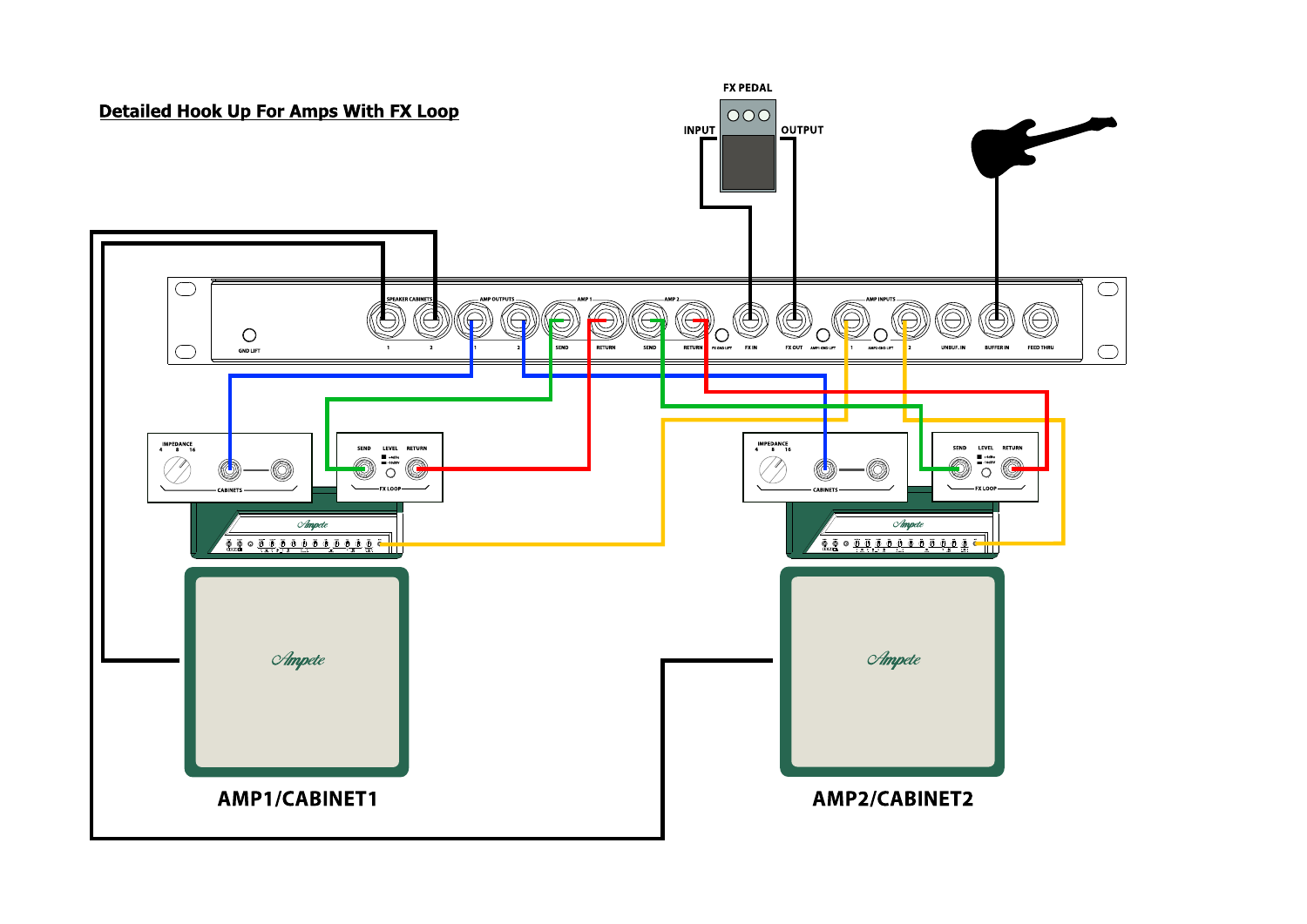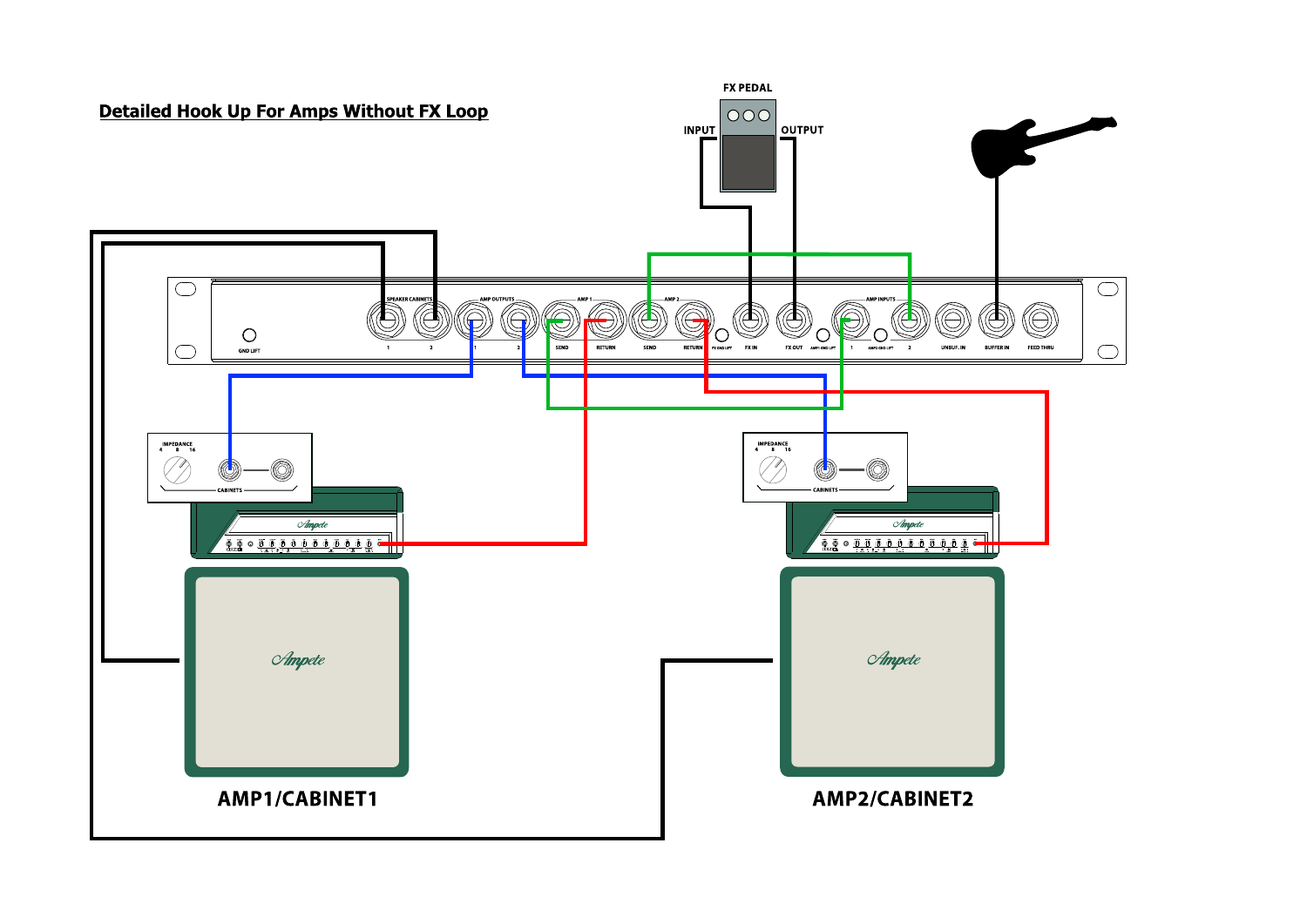## **Controlling the 222 via the front panel**

#### **Selecting Amplifiers and Cabinets / Switching rules & protection**

At this point you hooked up your amplifiers and cabinets to the 222. Let's start switching! You should establish a certain operating process when operating the 222. Either in the operating way via the front panel switches, or when programming midi presets, a cabinet has to be chosen by pressing the corresponding front panel CABS switch. It is **NOT** possible to select an AMPS switch before. Again, a CABS button can only be selected with a speaker cabinet hooked up to the corresponding SPEAKER CABINETS jack. Thereby the 222 not only tests if a plug is connected to the SPEAKER CABINETS jack, but also the attached load for its impedance. Hereby a low impedance is interpreted as a speaker cabinet, a high impedance could be a non connected cable, a defective speaker cable or even a speaker in form of a ruptured speaker coil etc. In that case the 222 would refuse the selection and state an "n.c." in the display for 'no connection'. This way the 222 prevents your amplifier from damage because of running without a load. The display will state an error status (Er).

#### A short summary:

- Select CABS button first. Both cabinets can be selected at a time.
- Select AMPS button next. One amp at a time can be selected, which means by selecting the other AMPS button the 222 disables the previously chosen amplifier.

#### **FX Loops**

The FX loop option of the 222 allows to run one single effect unit or even a complex FX rig to any of the FX loops of your connected amplifiers. That way you are not in need of several effect units for several amplifiers. Here it surely does not matter if you run a single or a chain of effect units for instance connected to a further audio looper unit.

FX LOOP ON/OFF button can not be selected without a cabinet and an amplifier selected. When engaged, the FXLOOP ON/OFF switch will light up to show its active status.

The FX IN / FX OUT jacks are now connected to the FX Loop Send/Return of the selected amplifier. When switching between amplifiers, the 222 switches the FX IN / FX OUT jacks to the selected amp's FX Loop at the same time.

#### **Amplifiers without FX Loop**

There are many especially classic amps like Fender Brown-, Black-, Silverfaces, Vox ACs or Marshall Plexis, JMPs, JCM800s, but also many newer amps in the tradition of those not featuring any kind of insert between pre- and poweramp such as an FX loop.

The 222 gives you the option of sharing a single FX unit or a complex effect rig not only with any of your FX loop equipped amp, but also with those classic style amps not featuring an FX loop.

#### All you need to do is connect the AMP(1 or 2) SEND and RETURN in front of the amp!!!

This is simply done by patching a short cable from the AMP INPUTs (1 or 2) to the corresponding AMP(1 or 2) SEND. Next connect the RETURN of that FX loop to the ampflifiers input. Now you can assign the 222s FX loop (FX IN and FX OUT) both in front of your amp without FX loop or in between pre- and poweramp of your amp with FX loop.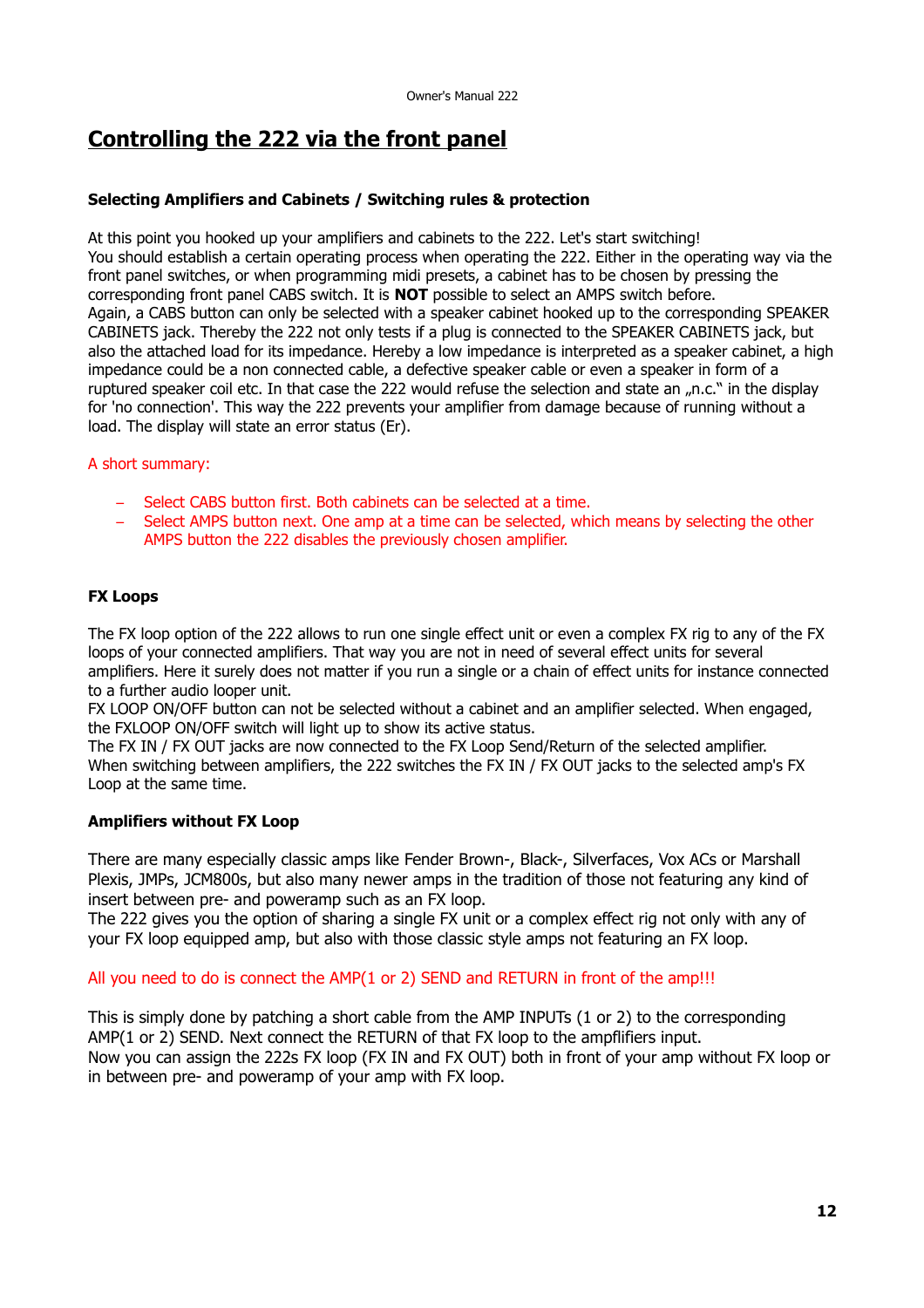#### **Stereo Mode**

The stereo mode surely requires two amplifiers and two cabinets connected to the 222. It can not be activated if only one cabinet is connected.

Activate the Stereo Mode by pressing and holding "SAVE/STEREO MODE". All AMP and CAB switches light up to display AMP1 is connected to CAB1 and AMP2 is connected to CAB2. The guitar input signal is split to both amps, which gives the opportunity to use two amps and two cabinets as a stereo setup. The FX Loop can be assigned to either AMP1 or AMP2, but not both.

Deactivate the Stereo Mode by again pressing and holding "SAVE/STEREO MODE". The 222 returns to your previously selected mono setup, but will keep the FX Loop ON/OFF setting used in Stereo Mode.

HINT: A truly remarkable effect is from switching one amplifier with both cabinets connected to the stereo mode. It keeps all loudspeaker activated while extending the power and widening the panorama tremendously. Hereby the 222 also works excellent with a single 4x12 cabinet divided into 2 halfes each connected to one of the CAB jacks.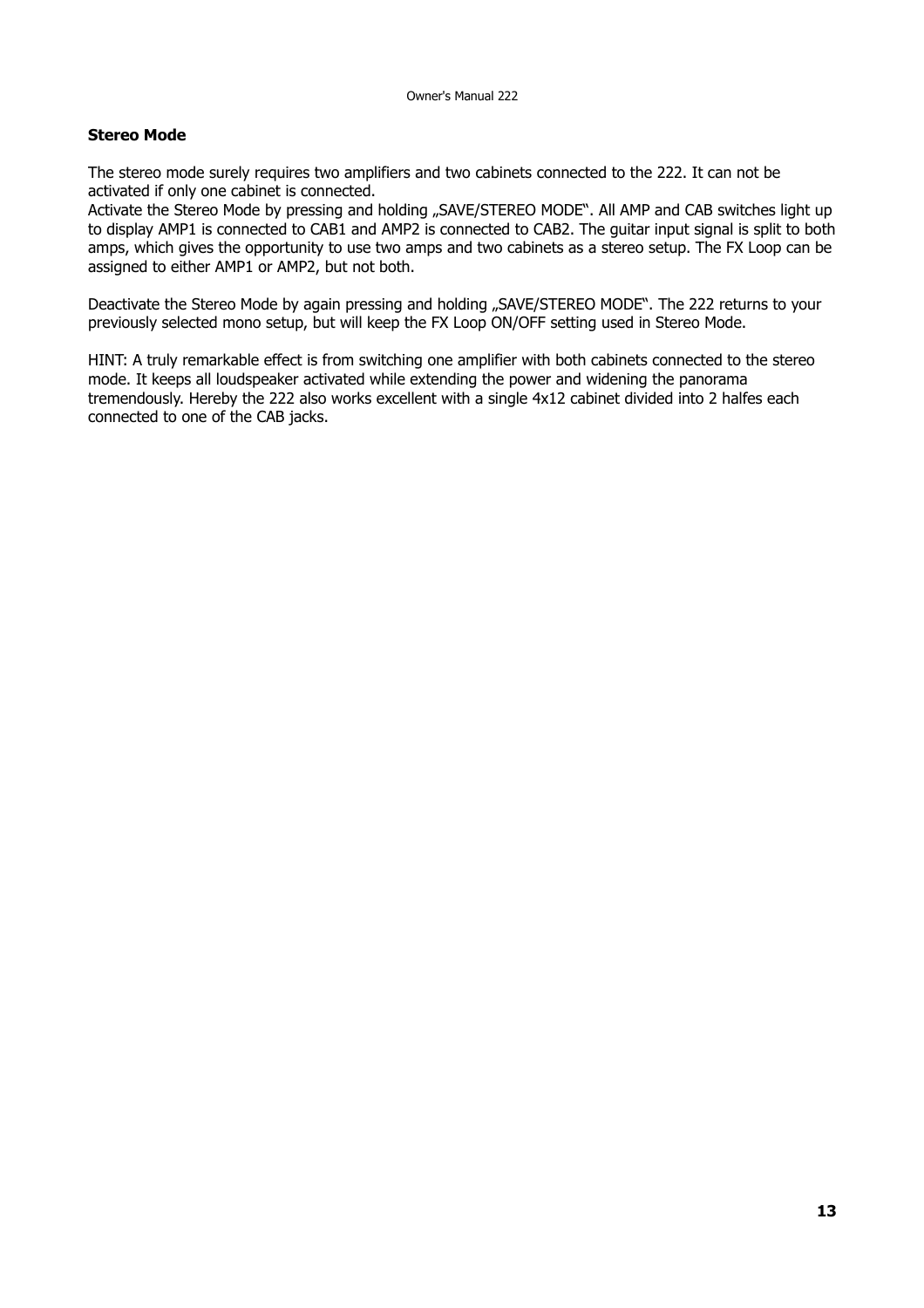## **Controlling the 222 via MIDI**

#### **Checking and setting the MIDI Channel**

By pressing the MIDI CHANNEL button, the display will show the currently active MIDI channel. This is indicated by an additional decimal point at the lower right corner of the display for only a few seconds before the display switches back to the MIDI program number.

To set the MIDI channel, consecutively press MIDI CHANNEL for a short period of time. The displayed number counts up to '16', and starts again at '0'. Stop pressing MIDI CHANNEL if the desired MIDI Channel number is reached. '0' stands for 'all channels' or 'omni mode'.

As soon as the display switches back to the previous state, the MIDI channel is saved to the non-volatile memory of the 222.

#### **MIDI Program Change**

The 222 is capable of storing up to 99 presets of different amplifier / cabinets combinations. You can switch between presets by sending MIDI Program Change messages from your MIDI foot controler, or any other MIDI device connected to the 222's "MIDI IN" connector.

To save a preset, send a MIDI Program Change message of the desired preset number. The switcher status saved with the preset number is called, and the preset number is shown in the front panel display.

Note that the 222 starts counting the presets at  $n^{1}$ , even thought the MIDI standard internally starts at  $n^{0}$ . This matches almost any MIDI foot controler standard.

If the preset is changed by the front panel controls, the SAVE knob starts flashing. Press SAVE to save the current status to the preset.

To protect the connected amplifiers, a preset can not be activated if at least one of the cabinets saved with the preset is not connected to the 222. The display will show the status  $n.$ ....

#### **MIDI Control Change**

All front panel controls can additionally be remote controlled by MIDI Control Change messages. In contrast to calling complete presets via MIDI Program Changes, every Control Change message switches only one function at a time. That is why you might have heard people calling this method "Direct Access". See "Control Change messages table" for a detailed description of the 222 Control Change messages.

#### **MIDI Control Change modes**

Even though Control Change messages only access one function at a time, some people prefer programing presets of several Control Change messages inside their MIDI controler, instead of sending Program Change messages to access a preset stored in the 222.

MIDI controller in a higher price range like the RJM Mastermind GT offer the possibility to send the Control Change presets in an "intelligent" way, meaning it also sends CC messages to switch the currently used amp or cabinet off before switching on another one. This is important as the 222 has certain rules and orders for the switching process to protect your amps from any damage. (see ., switching rules & protection). For this scenario you should use the 222 Control Change mode "0".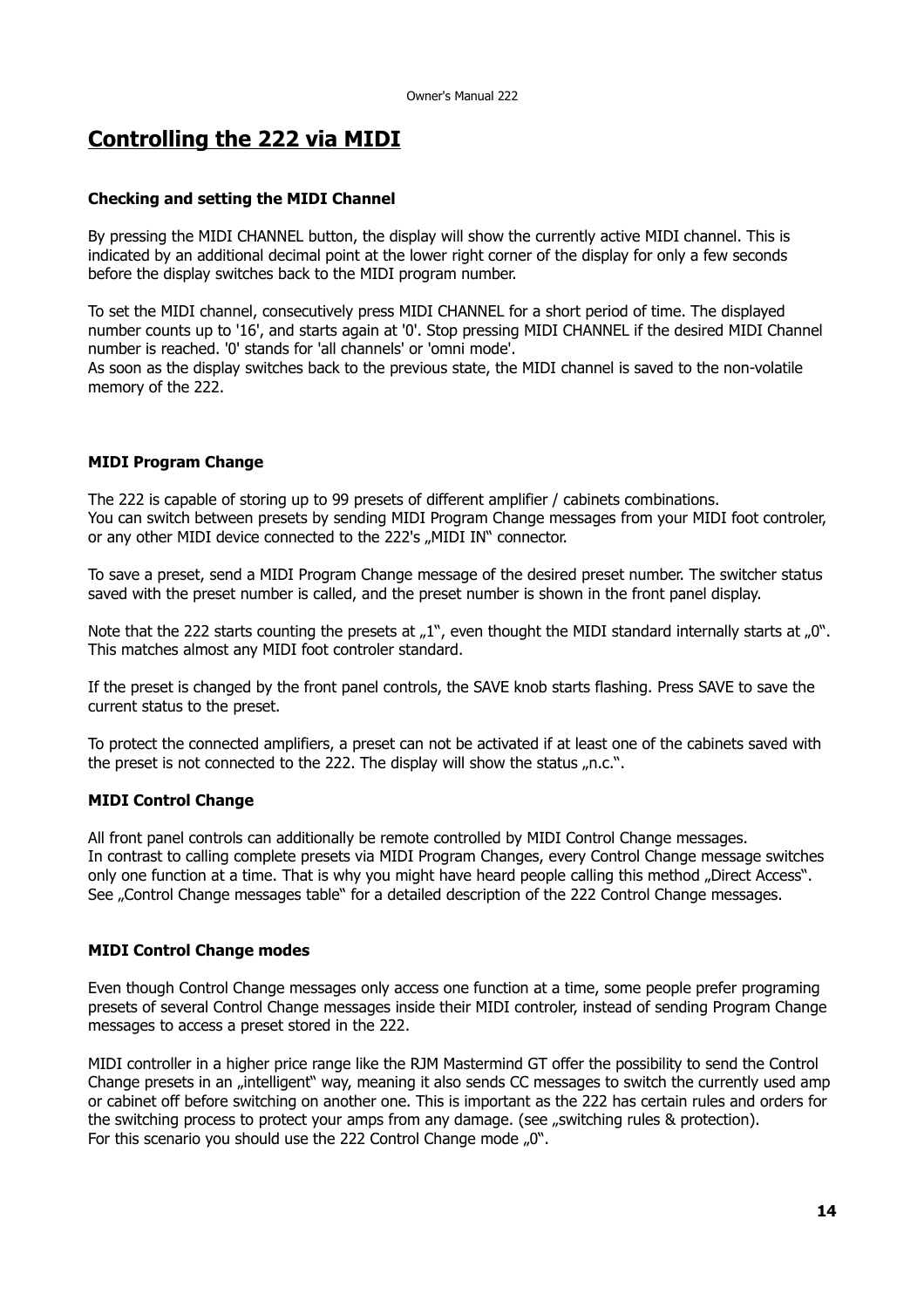If you are using a MIDI controller pedal with a let's say more simple software structure – meaning the controller pedal does not "know" which amp or cabinet is currently in use - or if the number if CC messages in a preset is limited, it might work for you to use the 222 Control Change mode  $n^1$ . In this mode the 222 only processes Control Change messages having the value 127 ("switch on"), after switching off every amp or cabinet which is currently in use.

If you are not sure which CC Mode is best for you, always start out with CC Mode 0, which is the 222 factory default. This is the correct mode for most cases, especially if you are sending single CC messages, and not presets of several CC messages.

When programing presets of CC messages to your MIDI controler, always keep in mind that the 222 works after certain rules for the switching process mentioned before.

I.e. if you prgram a preset that sends commands to switch on two amps at a time, the 222 will only show an error status (Er) in the display.

#### **Setting the Control Change mode**

To set the Control Change mode on the 222, press and hold "MIDI CHANNEL" until the display shows "0" or  $n_{\text{u}}$ 1" with an additional decimal point in the lower right corner.

Note that in contrast to setting the MIDI Channel this action directly toggles the CC Mode, there is no way to check the current setting first.

### **MIDI Control Change messages table**

| <b>CC Controller Number</b> | <b>Function</b>    | <b>Value</b>      |
|-----------------------------|--------------------|-------------------|
| 80                          | AMP <sub>1</sub>   | 0=off, $127 =$ on |
| 81                          | AMP <sub>2</sub>   | 0=off, $127 =$ on |
|                             |                    |                   |
| 88                          | FX LOOP1           | 0=off, $127 =$ on |
| 89                          | FX LOOP2           | 0=off, $127 =$ on |
| 90                          | <b>SAVE</b>        | $127 =$ save      |
| 91                          | <b>STEREO MODE</b> | 0=off, $127 = 0n$ |
|                             |                    |                   |
| 104                         | CAB <sub>1</sub>   | 0=off, $127 = 0n$ |
| 105                         | CAB <sub>2</sub>   | 0=off, $127 =$ on |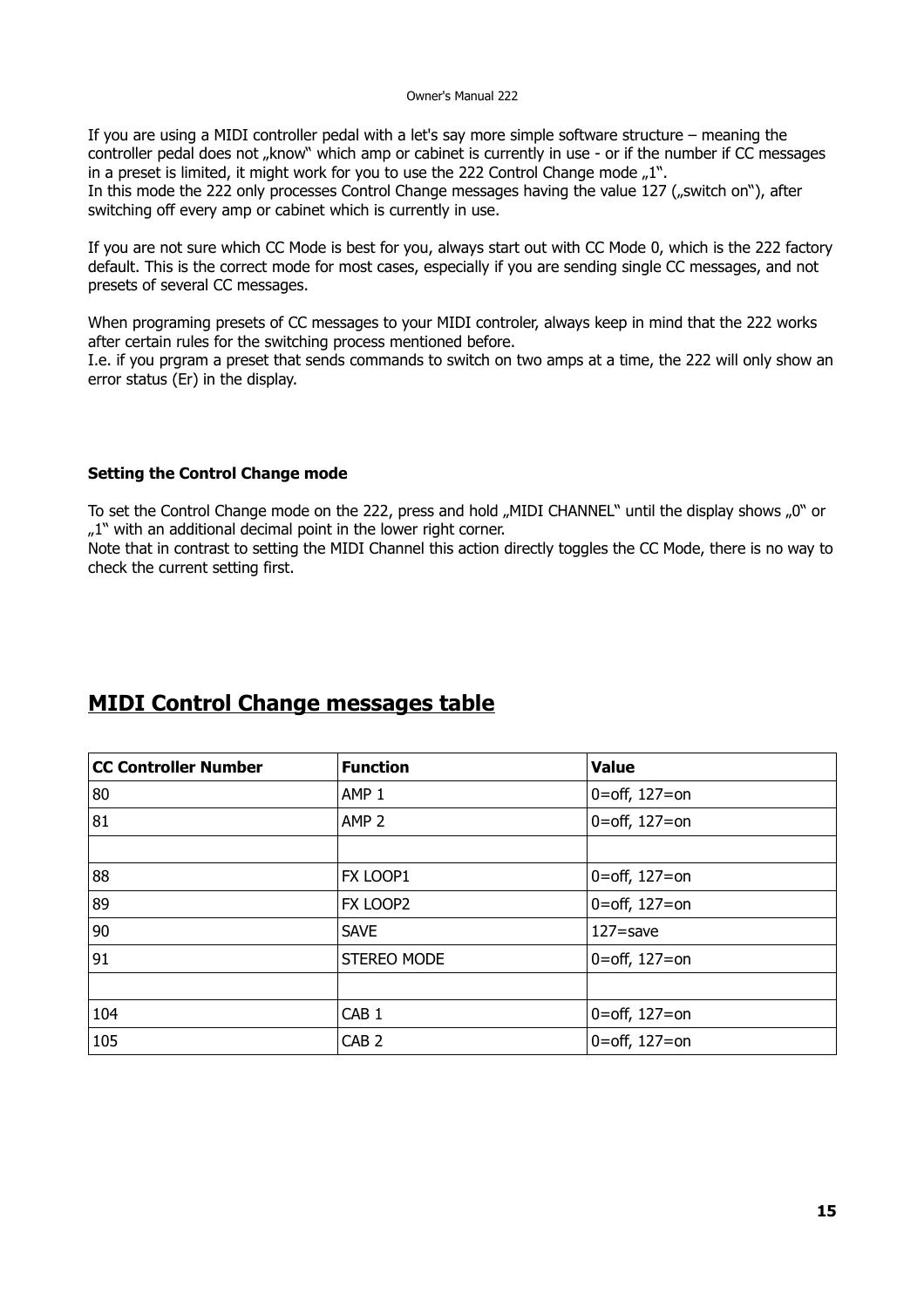## **Grounding**

As mentioned before the default setup of the AMP1-2 GND LIFT switches should be both "In". This is because the necessary ground connection is already present via the amplifiers speaker output. Usually this is the best solution for avoiding ground loops in your setup.

In case you are using any preamps or effect units with earth connection (AC inlet instead of DC or battery supply) at the input of the 222 you will create a ground loop which can not be solved with any of the 222's GND lift switches. In this case use a line box with a transformer for a galvanic isolation.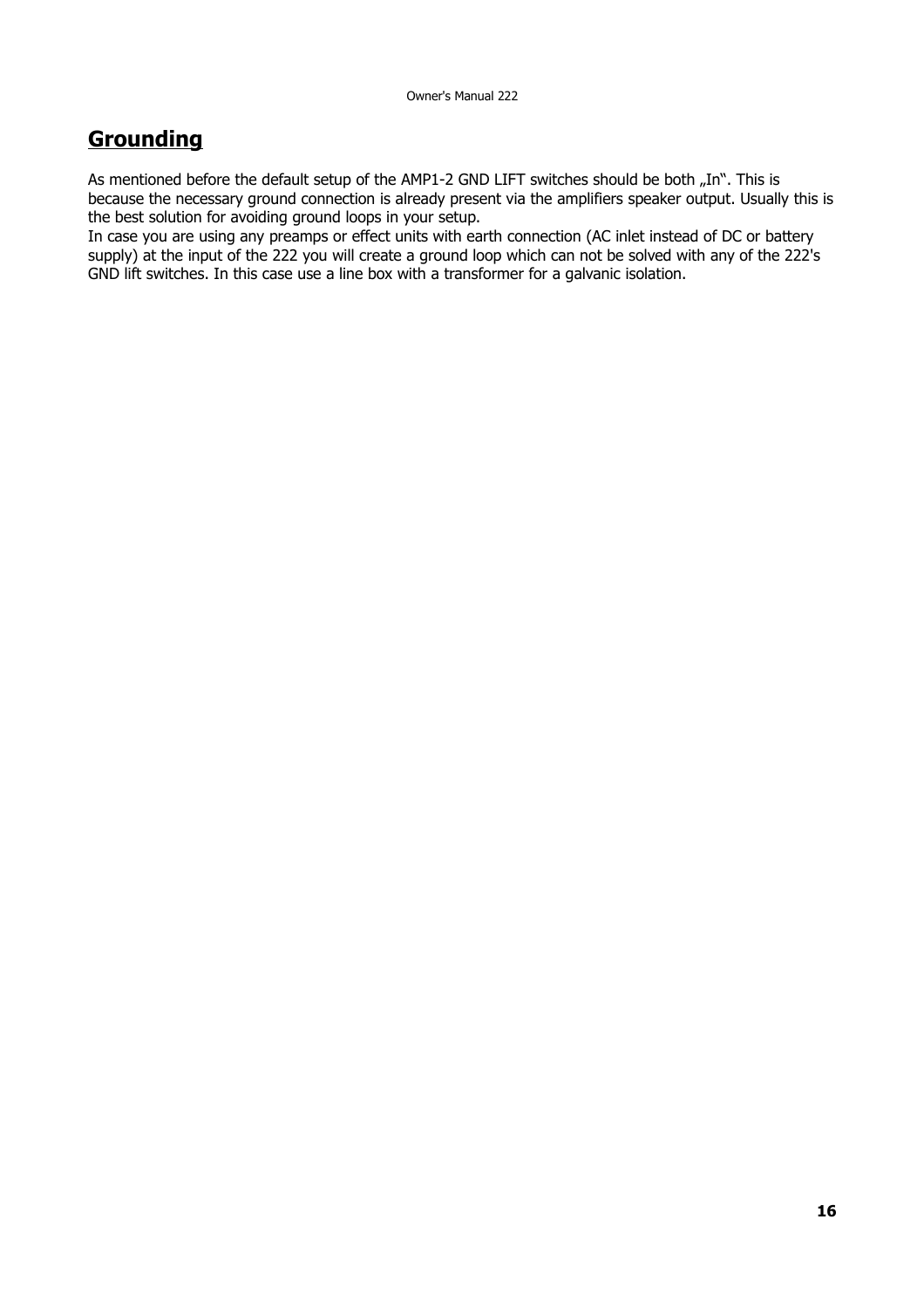### **Troubleshooting**

#### **Problem: No signal when an amplifier (AMP1 or 2) is chosen.**

Make sure all amp inputs and speaker outputs are properly connected. Never mix amp in- and outputs to different amplifiers!

#### **Problem: No effect signal when switching FX loop.**

Make sure the FX Loop of the chosen amplifier is connected correctly to the 222s matching FX Loop. For example, if AMP1 is chosen, the AMP1 FX SEND and RETURN have to be connected to the same amplifier, which is connected to AMP1 INPUT and AMP1 OUTPUT of the 222!

#### **Problem: No amp can be selected.**

Check the display for its status while pressing the AMP 1 or 2 button, when showing "Er" a cabinet has not been selected. Activate CAB 1 or 2 button and try again.

#### **Problem: No cabinet can be selected.**

Check if the chosen cabinet and cable is connected properly. Also check the cable and/or speakers for any defects.

#### **Problem: drastic volume increase or decrease in reverb or delay spillovers when switching between amplifiers with FX loop option.**

The send and return levels of the connected amplifiers have to be set equally. Most often the send level is controled by the channel volumes, sometimes a separate send level is present

#### **Problem: Popping noise when switching FX on and off.**

No proper grounding at the FX loop circuit. Make sure the **FX LOOP GND LIFT** is set OUT. This will solve the issue in almost any case.

#### **Problem: erratic behaviour when switching via MIDI Control Changes.**

Check if the correct CC Mode is set (see page 11)

#### **Problem: No function when switching via MIDI.**

Check if the correct MIDI channel has been set (see page 11)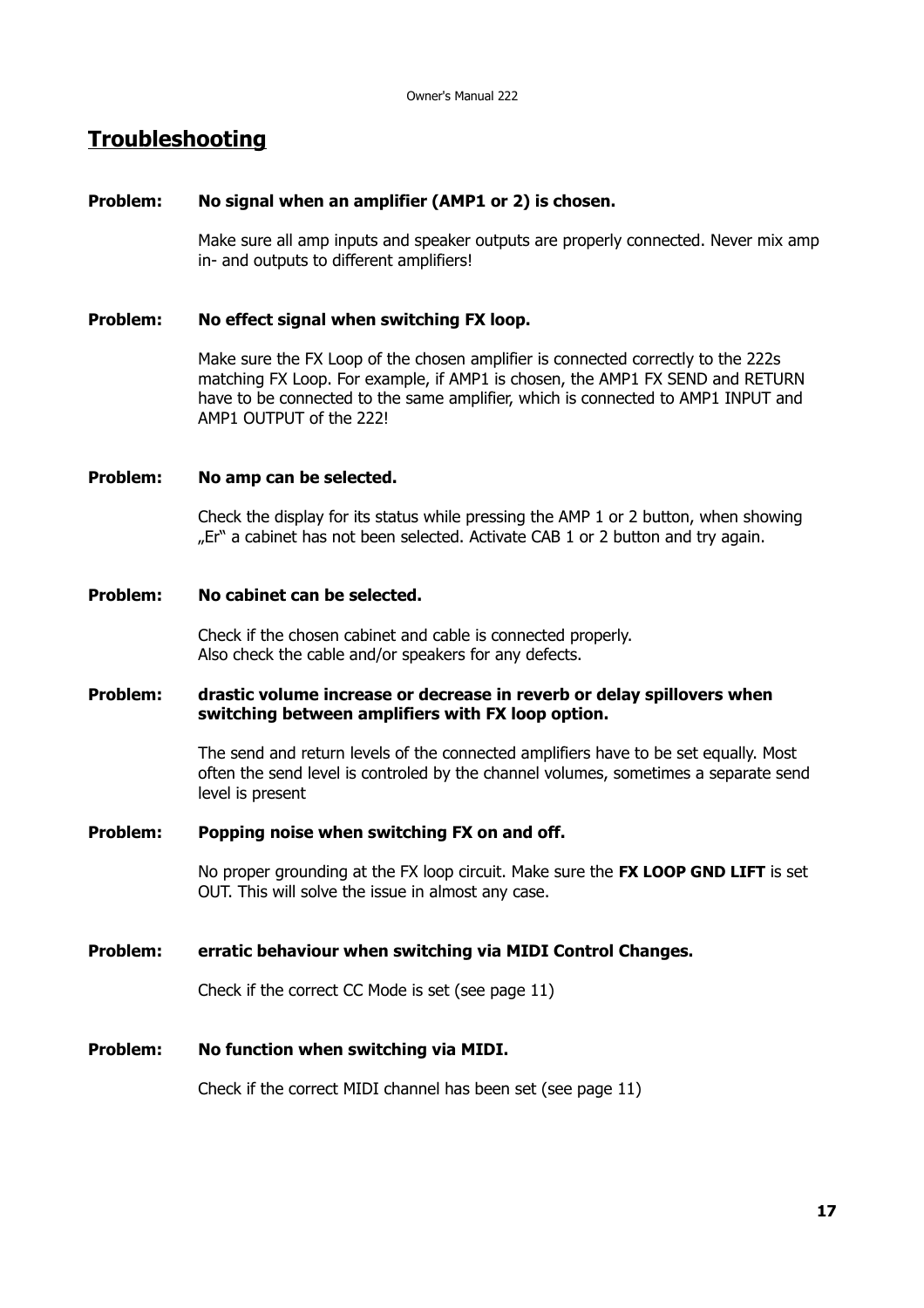### **A word on impedances**

When it comes to impedances and matching of valve amplifiers and speaker cabinets, there have been written a lot of words and there have been told many opinions, myths and beliefs. And as it is so often in our world, all of them are in between the truth and the untruth. Some more, some less. Don't expect mine to be the only truth! But I give you some arguments on hand, why it is not necessary to match your amp and cabinet and why your amplifier will not get damaged when the load does not match the impedance switch setting.

Let's start with one of the most often heard opinions. Some claim that a mismatch between amplifier and cabinet causes the valves to wear out quicker or can cause damage to the output transformer and/or valves while at the same time advertising their amplifiers to work with any kind of valves, doesn't matter if EL34, 6L6, KT66, KT88 etc.

Don't get me wrong that this is not possible, but the matching between amplifier and cabinet isn't isolated on the secondary winding of the output transformer and the speaker. It's an interaction between valves, primary winding of the output transformer, secondary winding of the output transformer and speaker. It starts with a certain impedance each valve type has and which would require (if we go on with the argumentation) a specific primary winding and thus again an impedance of the output transformer to be 'matched'. The output transformer itself not only transforms the voltage, it also transforms the impedance. It continues to the output transformers secondary winding (with another you know what) and ends with the speaker (sorry, but yes...).

As mentioned above, this is not a one way street, it's an interaction, which means the speaker influences the power amplifier and the power amplifier influences the speaker. Surely this is not a linear process, it is dependend on frequency, power or wattage, electric and even mechanic speaker specifications.

And if this wouldn't be enough, remember that it's called impedance because it alters with the frequency... if you have ever seen the impedance curves of a speaker you know what that means.

There are several ways to 'mismatch', using different speaker impedances is only one possibility. Different valve types or 2 instead of 4 valves are others. But none of them causes the power amp, valves or output transformers to fail.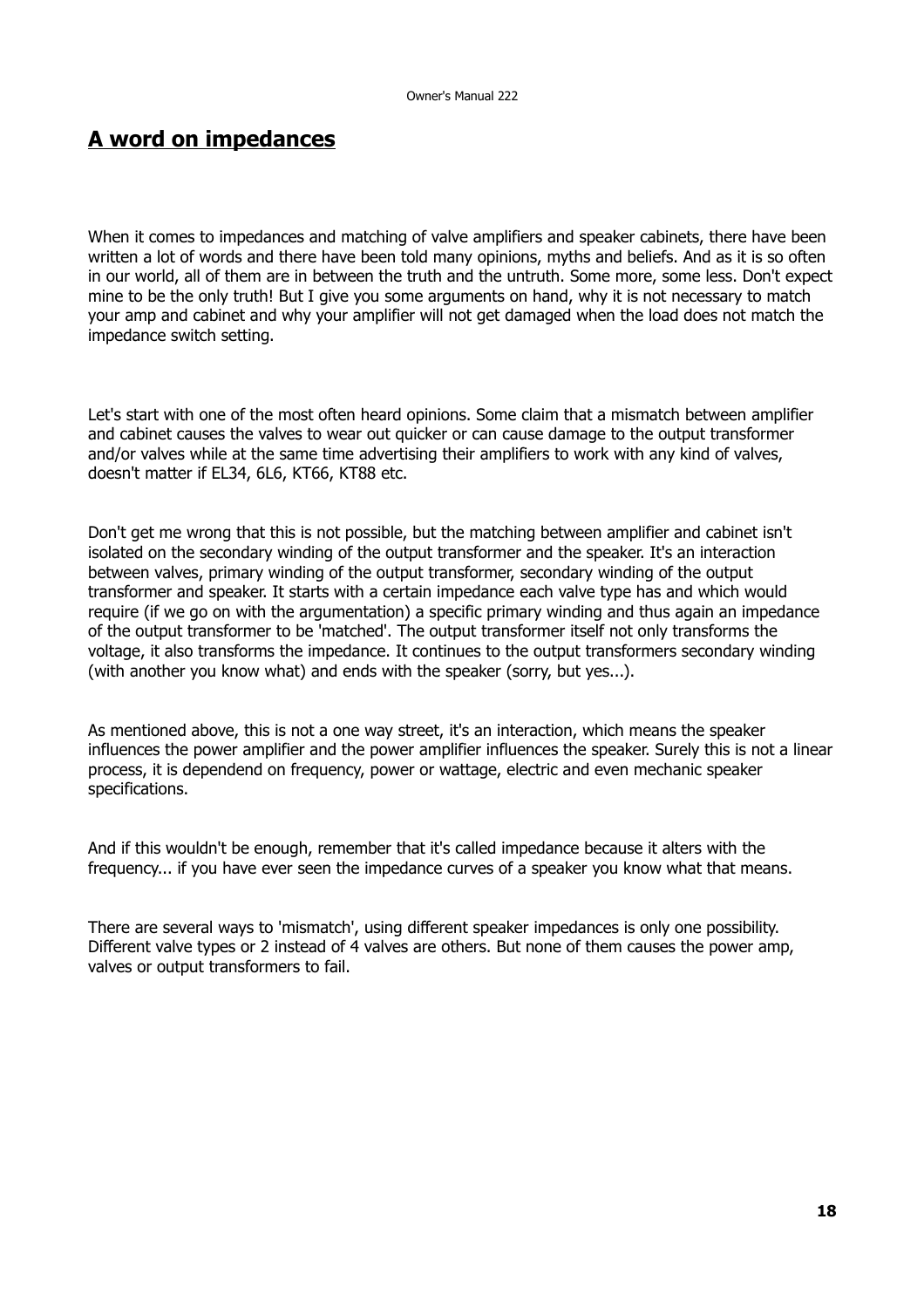The diagram below shows some simple measurements (in that particular case taken with our Amp TWO, a 110 Hz, 150mV sine wave, which is similar to the 'A' strings first harmonic of a Humbucker guitar). The amp impedance switch has been set to either 4 (blue color), 8 (orange) and 16 (yellow) Ohm and in every of these settings a reactive load of 2, 4, 8 and 16 Ohm has been attached to the power amp. Let's point out only the two essential characters.

- 1. When the amp impedance switch and cabinet load are matched, the wattage is nearly identical in either 4, 8 or 16 Ohm case;
- 2. The higher the load the higher the wattage, or equivalent the lower the load, the lower the wattage.





Is it as simple as that? Yes and No.

No, as mentioned above this is not as linear as it looks at first glance as it is dependend from several parameters.

Yes, because - and this is the main fact for all the 222 users – it will never be the other way round. The Power will not increase when the load impedance is lower than the chosen amp output impedance (surely as long as we are talking about valve driven amplifiers). And not only the wattage will not increase, also the voltage - primary and secondary – decreases with a lower load. For those who are interested, the current increases. On the primary side it does not exceed the maximum current flowing when the amp impedance switch and load are set to its minimum position (most often 4Ohm). The current flowing on the secondary side increases slightly about 10-15%.

The 222 is capable of switching 1 or 2 cabinets to both of the connected amplifiers. That means, the load to the amplifiers output will change when the second cabinet is assigned to it. Let's assume your amplifiers impedance switch is set to 16 Ohm, you run a single 16 Ohm cabinet with your amplifier and you add a second 16 Ohm cabinet, then the total load will change to 8 Ohm.

Now refer to the diagram and you see the power of the amplifier drops.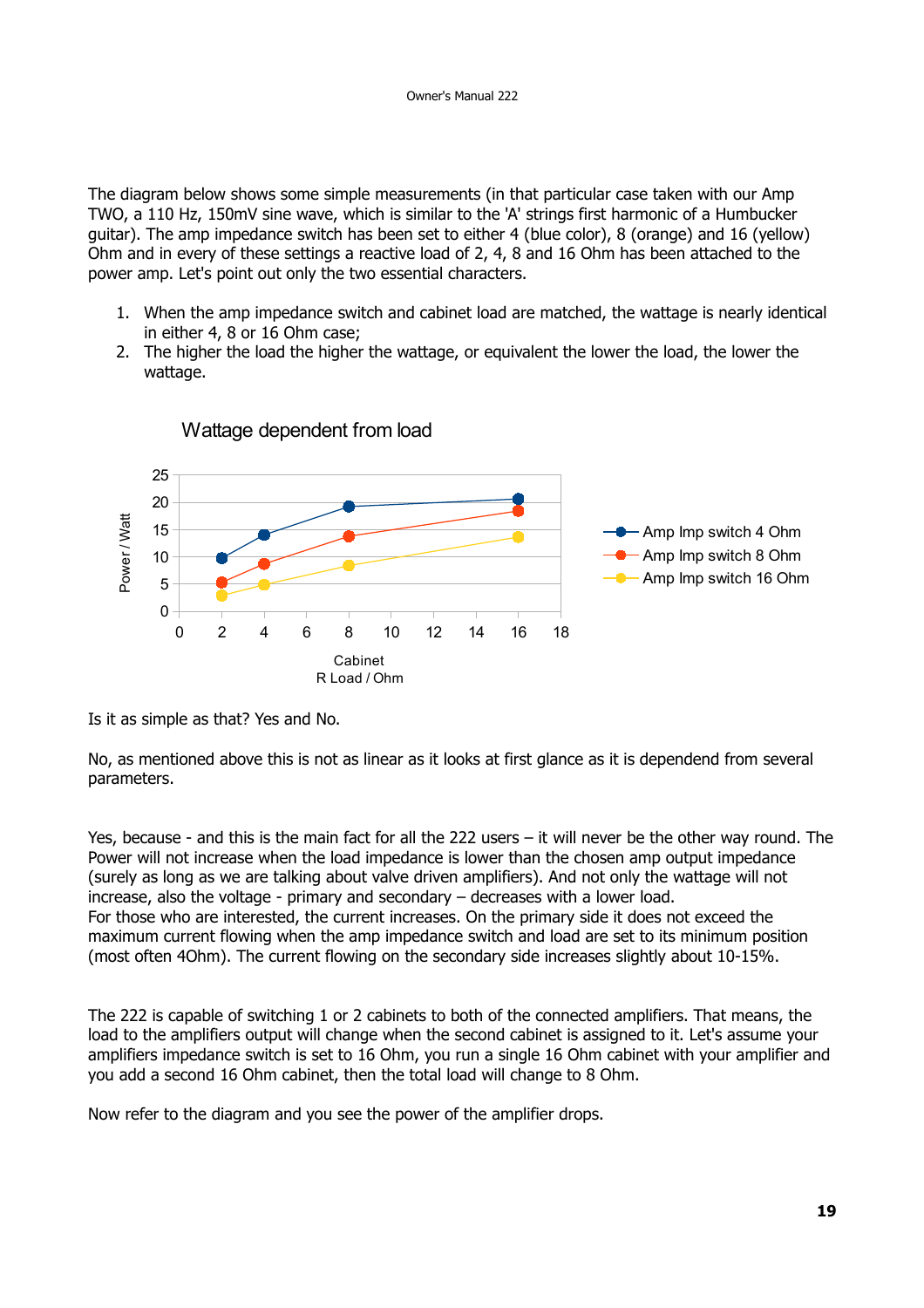But even if the power decreases by almost one third compared to a matching load, the subjective impression will be the volume is nearly the same (as long as the phases of the speaker cabinets are the same). This is simply because more speakers are now driven by the amplifier. You will notice a slightly different feel, which is caused by a different damping factor the power amp of your amplifier 'sees'.

Hereby a lower impedance from your cabinet will feel more 'loose', a higher impedance will give you a more 'tight' feeling. There is a simple reason for that. As seen before the higher impedance causes the amplifier to emit more power, more 'headroom'. Because the bass frequencies require more power than the higher frequencies, it can be amplified more accurate, more 'tight' as it's often called. The dynamic does not drop when especially palm muted low strings are hitted. In contrast there's a natural sag with the lower impedance because of the lowered power.

But don't expect these changes to be drastically, we are talking about nuances in sound. This will be even more hard to notice because the number of speakers has changed.

Having said that, we recommend to undermatch the cabinet load when using 2 cabinets at the same time.

- one or two 16 Ohm Cabinets (=8 Ohm)  $\rightarrow$  Impedance switch 16 Ohm
- one or two 8 Ohm Cabinets (=4 Ohm)  $\rightarrow$  Impedance switch 8 Ohm
- one or two 4 Ohm Cabinets (=2 Ohm)  $\rightarrow$  Impedance switch 4 Ohm

It is also possible to mix cabinets with different impedances, you only have to be aware that the power to the cabinets will be different as well, to be precise it will be twice as high at the cabinet with half the impedance.

- one 16 and one 8 Ohm Cabinet (=5,33 Ohm)  $\rightarrow$  Impedance switch 16 Ohm
- one 8 and one 4 Ohm Cabinet (= 2.66 Ohm)  $\rightarrow$  Impedance switch 8 Ohm

In any case do not exceed the power handling of the speaker cabinet! Be aware of, that the setting of your volume control is not an indicator for the power your amplifier emits.

This is just a rough overview on the interaction between a valve driven power amplifier and a loudspeaker. Believe me, that process is far too complex to put it in such a manual, and to be honest in it's entirity it would exceed my knowledge. And even if the era of valves is long gone, this is why some very few people - including me - are still researching on it.

… and we keep you informed!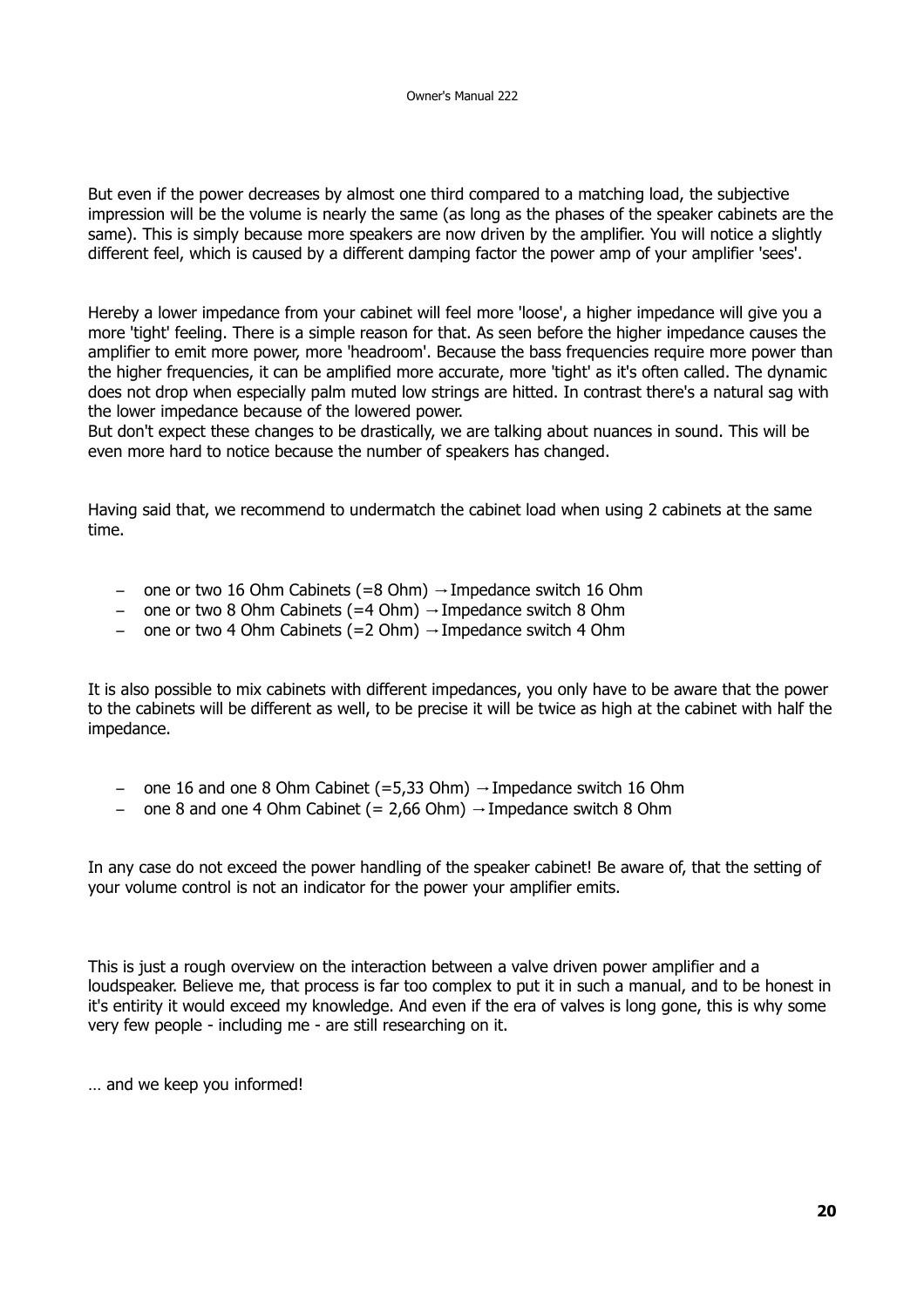**\_\_\_\_\_\_\_\_\_\_\_\_\_\_\_\_\_\_\_\_\_\_\_\_\_\_\_\_\_\_\_\_\_\_\_\_\_\_\_\_\_\_\_\_\_\_\_\_\_\_\_\_\_\_\_\_\_\_\_\_\_\_\_**

**\_\_\_\_\_\_\_\_\_\_\_\_\_\_\_\_\_\_\_\_\_\_\_\_\_\_\_\_\_\_\_\_\_\_\_\_\_\_\_\_\_\_\_\_\_\_\_\_\_\_\_\_\_\_\_\_\_\_\_\_\_\_\_**

# **Technical Specifications**

| W 17,2" (438mm), H 1,75" (44mm), D 5,6" (143mm) |                            |  |
|-------------------------------------------------|----------------------------|--|
|                                                 | Front Panel: W 19" (482mm) |  |
| 5 lbs (2,3kg)                                   |                            |  |
| 8W max.                                         |                            |  |
|                                                 |                            |  |

Ampete Engineering reserves the right to change specifications, wether it's technical, dimensional or in the owner's manual.

Fender, Marshall, Vox, RJM or other brands or models are registered trademarks to their respective holders. Ampete Engineering isn't affiliated with them in any way.